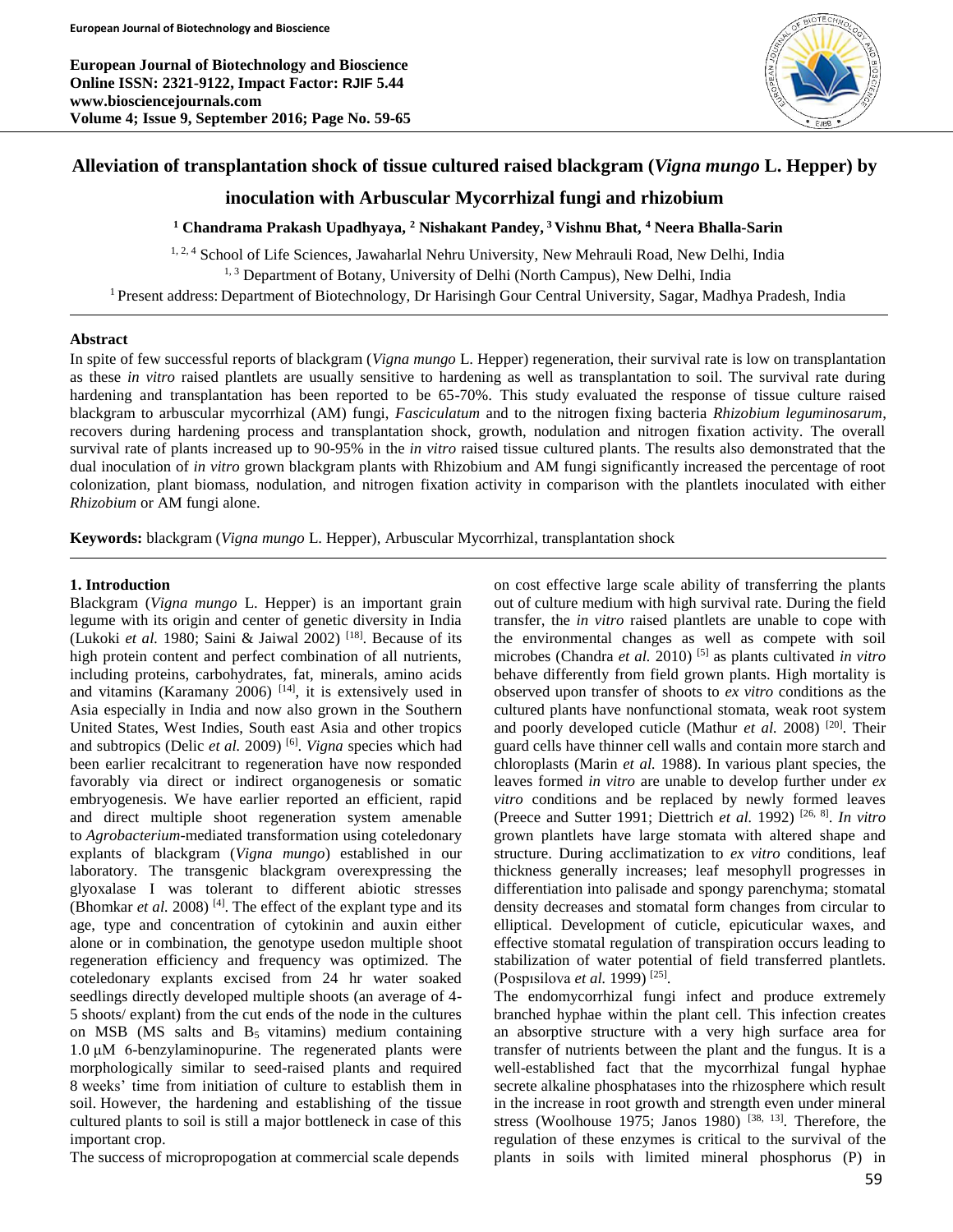particular (Duff *et al.* 1994). The effectiveness of the tripartite symbiosis – AM fungi, *Rhizobium* and legume plant, depends on the competition of the three symbionts for carbon (Jakobsen and Rosendahl, 1990) [12]. Roots with AM fungi receive about  $4.0 - 20.0\%$  more photosynthates as compared with non-mycorrhizal roots (Kormanik *et al.* 1981; Smith and Smith 1996; Saxena *et al.* 1997)<sup>[15, 35, 33]. The synchronization</sup> between the two symbiotic systems needs an optimal P level in the nutrient medium to stimulate the nodulation and nitrogen fixation and not to slow down the formation of effective mycorrhizal associates. This association enhances the root health and also establishment of the plants in soil.

In this study we evaluated the response of tissue culture raised blackgram to arbuscular mycorrhizal fungi (AM) species *Glomus* and the nitrogen fixing bacteria *Rhizobium leguminosarum*, to transplantation shock. We also evaluated the effectiveness of triple symbioses i.e. between tissue cultured raised blackgram plants, AM fungi (*Glomus sp.*) and *R. leguminosarum* on the plant growth, nodulation and nitrogen fixation capability.

# **2. Materials and methods**

## **Raising plantlets**

Procedure standardized in our laboratory was followed for raising the in vitro plantlets as reported by Bhomkar *et al.* 2008<sup>[4]</sup>. Rooted plantlets were taken out gently from the medium and the roots were washed in tap water to remove remaining media and transferred to autoclaved peat soil in plastic pots (diameter 12 cm) for hardening. The plants were covered with polybags and watered with modified Hoagland's medium devoid of nitrogen sources such as  $Ca(NO3)_2$ .  $4H_2O$ and KNO3. These pots were maintained in plant growth chamber at 28± 2ºC under 16h photoperiod (fluorescence density of 50 µmol m-2 s -1 ) and 70% humidity. The *Rhizobium*  or mycorrhiza was applied at stages of hardening and transplanting to the soil.

# **Application of** *Rhizobium* **strain**

Five different strains of *Rhizobium* were collected from the Division of Microbiology, Indian Agriculture Research Institute, New Delhi. Four *Rhizobium* strains *viz* JC-3169, S-3154, JC-24,S-60; specific to nodulation in cowpea roots were screened for their nodulation ability in blackgram roots before applying them to micropageted plantlets at hardening stage or during transplanting and establishment in soil. A soybean specific *Rhizobium* strain, S-119 was used as the negative control.

The *in vitro* raised rooted plantlets were transferred to sterile autoclaved peat soil in plastic pots (12 cm). The plantlets were inoculated with suitable *Rhizobium* strain by addition of 5.0 ml of liquid broth culture of *Rhizobium* (cultured in YEM medium) near the roots of the plantlets up to 2 - 3 times a week for a period of 10-12 days, or till the plantlets were hardened (maximum of two weeks). After two weeks of hardening, the plantlets were transplanted to sterile garden soil (autoclaved 2-3 times) with or without *Rhizobium* and maintained in the glass house with 16 h photoperiod, 70 % humidity and at temperature of  $28 \pm 2^{\circ}$ C. These plants were uprooted after 10-12 weeks and the degree of nodulation, plant length, number of leaves and yield was recorded from each plant. Screening was also done to find out the stage at which the *Rhizobium* induced better nodulation on the roots of *in*  *vitro* raised blackgram plantlets. The experiments were designed in such a way that the *Rhizobium* strains were applied at the time of hardening or at the time of transplanting the hardened plants to the soil or during both the stages. This screening also helped in finding out the suitable *Rhizobium* strain for developing maximum number of nodules at a specific stage of its application. Six *in vitro* raised plantlets per *Rhizobium* strain were used in the experiment*.*

# **Application of Mycorrhiza**

The identified spores of *Glomus Fasciculatum* were obtained from the Division of Microbiology, IARI, New Delhi, as the rhizospheric soil, which was used as the inoculum for these AM fungal species. Each gram of this inoculum consisted of 80–100 spores besides other components (viz. hyphae, arbuscules and vesicles) of fungus, root segments of a natural host (fodder *Sorghum*) and soil particles. Mycorrhiza was inoculated at the time of hardening of plantlets in sterile peat soil or during transplantation of the hardened plants to the autoclaved garden soil in plastic pots or during both hardening and transplantation. For application of mycorrhizal inoculum, the *in vitro* grown plantlets were carefully placed in such a way that their roots extended up to 3 to 4 cm deep in pits made in sterile peat soil or garden soil and 1.0 gm of mycorrhizal inoculant was applied near the roots. This was done to allow as many spores as possible to be in close proximity to the root epidermis. The plantlets transferred to sterilized peat soil or garden soil without mycorrhizal inoculum served as the control (non-mycorrhizal plantlets). These plantlets were transferred to the glass house with 16 h photoperiod, 70 % humidity and a temperature of  $28 \pm 2^{\circ}$ C. The performance of the plantlets was evaluated at regular intervals by measuring various parameters, viz. percentage survival during hardening and after transplantation to soil, plant length, and number of leaves, yield per plant and the establishment of mycorrhizal association with roots.

Four sets of experiments were established: 1) *In vitro* raised plantlets without *Rhizobium* or AM fungi treatment 2) *Rhizobium* treated plantlets during hardening and transplantation 3) AM fungi treated plantlets during hardening and transplantation and 4) *Rhizobium* treatment during hardening and AMF treatment during transplantation

## **Assessment of root colonization by AM fungi**

In order to assess the root colonization by AM fungi, a portion of rootlets from mycorrhiza treated and untreated plants were harvested and stained with 0.05% trypan blue in lactophenol (Phillips and Hayman, 1970) and mounted in lactic acid: glycerol (1:1) on a slide for observation under a microscope.

## **Measurement of Nitrogenase activity of nodules**

Gas chromatography apparatus (Nucon GC, India) was used to measure the nitrogen fixation based on the principle of the acetylene reduction. The basis of this assay is that in the presence of 0.03 to 0.10 atmospheres of acetylene, virtually all electron flow through nitrogenase is used to reduce acetylene  $(C_2H_2)$  to ethylene  $(C_2H_4)$  because the nitrogenase has a higher affinity for acetylene than other substrates. The ability of nitrogenase to reduce acetylene to ethylene was first recognized by Dilworth  $(1966)$  <sup>[3]</sup>. A gas chromatograph is used to determine the amount of ethylene formed. Nitrogenase not only catalyzes the reduction of atmospheric  $N_2$  to  $NH_3$ , but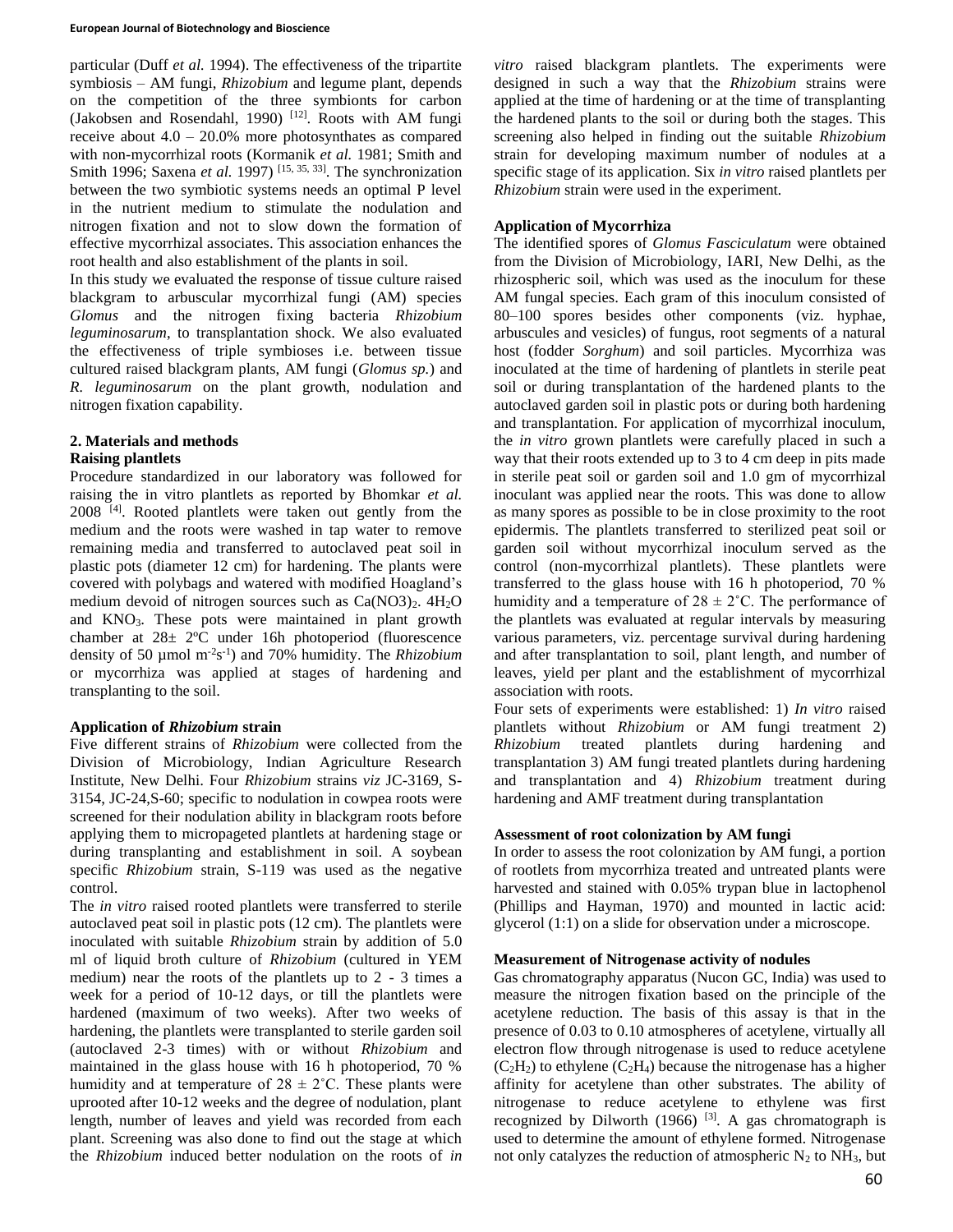#### **European Journal of Biotechnology and Bioscience**

can also reduce acetylene  $(C_2H_2)$ . This is also referred to as "Closed Acetylene Reduction Assay" and has been used as a measure of nitrogenase activity and an indicator of  $N_2$  fixation in Rhizobium/legume symbiosis (Hardey *et al.* 1968; Turner and Gibson 1980). The acetylene reduction assay provides an instant measure of nitrogenase activity (Frank *et al.* 1994). The plants were uprooted and the roots with the nodules were cut from the plants. The roots were packed in 60 ml glass tubes which were covered with air tight lids. Six ml of air was removed from the tube with the help of a syringe and the same amount of  $C_2H_2$  was added to replace the air. The tubes were incubated for 45-60 min at 37C. The air samples were loaded on the tube with the help of syringe to the burner of the instrument and the reading was recorded on the attached computer. The standard formula was used to calculate the production of  $C_2H_4$  by the nitrogenase activity (reduction of acetylene) of nodules. Data are expressed as nanomoles or micromoles of ethylene produced per hour per plant or per unit weight of nodules.

#### **3. Results and Discussion Effect of Rhizobium strain**

Hardened plantlets in sterile peat soil maintained turgidity and showed signs of adaptation by increase in shoot height and emergence of new leaves. These plantlets were transplanted to autoclaved sterile garden soil in bigger plastic pots (diameter 30cm).

The degree of nodulation was maximum with the *Rhizobium* strain S-3154 followed by strain JC3169 (Fig. 1 A). The untreated control plantlets were unable to develop visible nodules even after 10-12 weeks of growing in soil. The soybean specific *Rhizobium* strain S-119 was also unable to induce any visible nodule on the roots of *in vitro* grown *Vigna mungo* plantlets. The growth parameters such as shoot length, number of leaves and yield per plant were better with the S-3154 strain of *Rhizobium*. On the basis of these observations, the S-3154 strain of *Rhizobium* was subsequently used for application during the hardening of *Vigna mungo* plantlets.

The *Rhizobium* (strain S-3154) was applied at different stages, viz. during hardening of plantlets or at the time of transplanting the hardened plantlets in the soil or at both the stages. The nodules of size 2-3 mm could be identified only after 6-8 weeks on the roots of the plantlets (Fig.1, C1). Application of *Rhizobium* in the soil during transplantation did not increase the number or the size of nodules on the roots. Therefore, the application of *Rhizobium* inoculant was sufficient only at the time of hardening in the sterile peat soil. Over 90% of the *in vitro* grown plantlets were able to survive after treatment with *Rhizobium* during hardening and the plantlets showed better growth in terms of number of leaves and shoot growth (Fig. 1, C) than untreated plants (Fig. 1, B).

## **Effect of Mycorrhiza**

Our results showed that the roots of *in vitro* grown *Vigna mungo* plantlets inoculated with *G*. *fasciculatum* established a good mycorrhizal association (Fig 2). The roots of even onemonth-old plantlets showed intracellular hyphae with welldeveloped arbuscules, intercellular hyphae and vesicles (Fig 2 B, C & D). A large number of intercellular vesicles developed in arbuscular mycorrhizal fungi within five to six weeks (Fig 2 A). No evidence of mycorrhizal fungus was seen in the control non-mycorrhizal treated plantlets. It is important to mention that the application of AM fungi in the hardening stage of the plantlets did not have any significant positive effect (Table 1). However, the survival rate of plantlets increased when the AM fungi inoculant was applied during the transplanting stage. Association of mycorrhiza with the roots of legumes has been reported earlier by Robert *et al.* 1987)<sup>[29, 30]</sup> in cowpea, Sankaranarayanan  $et$  *al.* (2000)  $^{[32]}$  in blackgram and Rabie (2005) in mungbean. In general, low rate of survival of *in vitro* grown plantlets in soil unexposed to mycorrhiza could be due to factors such as, weak root system or unfavorable nutritional and environmental conditions, (Pierik 1988; Schubert *et al.* 1990) <sup>[23, 34]</sup> poorly developed cuticle (Wetzstein and Sommer, 1982)  $[37]$  and/or non-functional stomata (Lee and Wetzstein, 1988) [17] distinct from *in vitro*  conditions. Better establishment of the hardened plantlets in soil in the presence of mycorrhizal inoculants can be attributed to symbiotic association of plant roots with arbuscular mycorrhizal fungi. This result in enhanced growth and yield probably because of increased acquisition of important mineral nutrients as reported by Dela-Cruz (1988)<sup>[7]</sup> and Kwapata *et al.* (1985) in different legumes.

## **Dual application of Rhizobium and Mycorrrhiza**

The experiments involving the application of *Rhizobium* and mycorrhiza at the stages of hardening and transplantation were repeated thrice. The results showed that *Rhizobium* inoculant was sufficient for causing nodulation and promoted hardening of *in vitro* grown blackgram plantlets when applied close to the roots in the sterile peat soil. However, the mycorrhizal inoculants proved better when applied during the transplanting stage in soil and helped in the establishment of the hardened plantlets in the soil. Similar observation has been reported in the micropropagated *Leucaena leucocephala* and *Sesbania sesban* plantlets (Puthur *et al.* 1998; Subhan *et al.* 1998) [27, 36] . In our experiments, the plantlets treated during hardening with *Rhizobium* and transplanted to soil with mycorrhiza showed more number of nodules as compared to the non-mycorrhizal or only *Rhizobium* treated plantlets (Table 1 and Fig. 3). Therefore, it is concluded that AM fungal species enhance the degree of nodulation in the case of all *in vitro* grown plantlets of blackgram. Mineral phosphorus (P) has a key role in the energy metabolism of all plant cells including in the nitrogen fixation (Dilworth 1974)  $[10]$ , and it was established by Al-Niemi *et al.* (1997)<sup>[1]</sup> that nodulating legumes require more mineral P than legumes growing on mineral nitrogen. The AM fungi coupled with legumes are an essential link for effective phosphorus nutrition, leading to enhanced nitrogen fixation that in turn promotes root and mycorrhizal growth (Yasmeen et al. 2012)<sup>[40]</sup>. In addition, the synergistic outcome of twin colonization of roots with AM fungi and *Rhizobium* on growth, nutrient uptake and nitrogen fixation in soybean (Bethlenfalvay et al. 1990)<sup>[3]</sup> and pea (Xavier and Germida 2003) [39] has also been reported. We have also analyzed the nitrogenase activity of the nodules formed due to dual association of the microbes with blackgram. The nonnodulated plants did not show significant nitrogenase activity. In the case of *Rhizobium* treated plants the nodules which developed were enough to show nitrogenase activity and the formation of C2H<sup>4</sup> was detected. The nitrogenase activity of *Rhizobium* treated plants was *ca*. 8000 nM. The plants which were treated with both *Rhizobium* and mycorrhiza showed enhanced nitrogenase activity (*ca.* 11000 nM per hour per g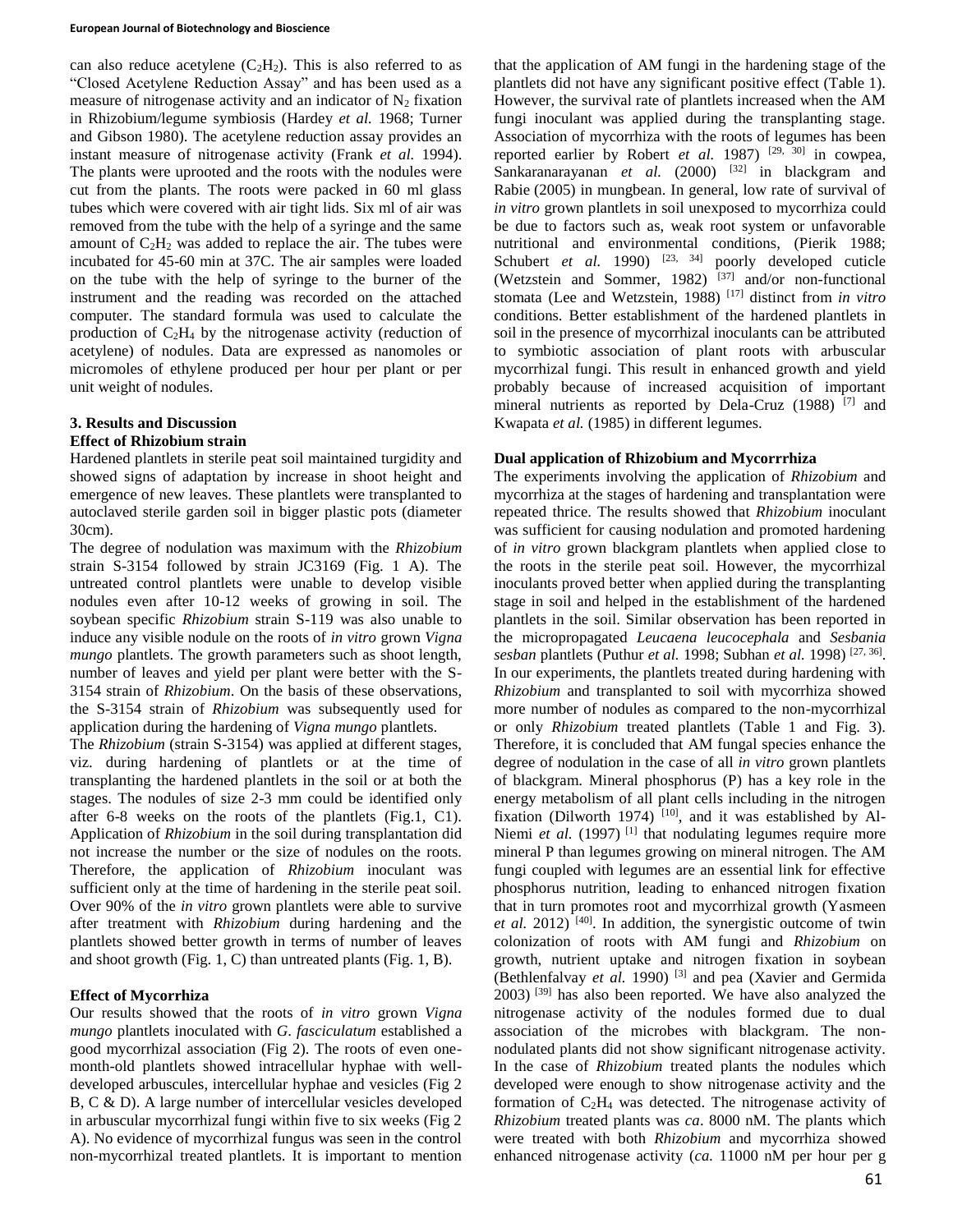#### **European Journal of Biotechnology and Bioscience**

weight of the nodules) (Table 2). This data also supports the statement that the application of mycorrhiza to the *Rhizobium* treated plants shows enhancement in nodulation on the plant roots. Results have been reported in the case of seeds grown soybean (Robert *et al.* 1987)<sup>[29, 30]</sup> and cowpea (Arshad *et al.* 2002) where mycorrhizal inoculation in legume crops was found to increase their vegetative growth and yield, in addition to improving nodulation on their root system. Manjunath *et al.* (1991) reported that the dual inoculation with arbuscular mycorrhiza and *Rhizobium* is beneficial to seeds grown *Leucaena* as it improved nodulation, mycorrhizal colonization, dry weight, nitrogen and phosphorus content of the treated plants compared to single inoculation with either organism.



**Fig 1:** Application and Screening of *Rhizobium*

**(A)** Histogram showing screening of suitable strain of *Rhizobium* for nodulation and further plant growth. Growth parameters of *in vitro* grown plantlets were recorded 10-12 weeks after transplantation to the soil. While the strains JC 3168, S-3154, S24, S60 of *Rhizobium* are cowpea specific, S-119 is soybean specific used as the control. The application of *Rhizobium* strain S-3154 resulted in maximum number of nodules on the roots of *V. mungo* plantlets and better growth followed by the *Rhizobium* strain JC3169.

**(B)** Hardening of *in vitro* raised *Vigna mungo* plantletss without *Rhizobium*. **(B1)** The roots of the plants without any nodule formation. **(C)** Hardening of *Vigna mungo* plantletss in the presence of *Rhozobium.* **(C1)** Nodules on the roots of *V. mungo*



**Fig 2:** Trypan blue staining of the mycorrhizal association with *Vigna mungo* roots

**A:** germinating spores (s), **B:** deeply stained arbuscules (abs), **C:** well developed intercellular vesicles (vesc), **D:** ramifying intercellular hyphae (hyp)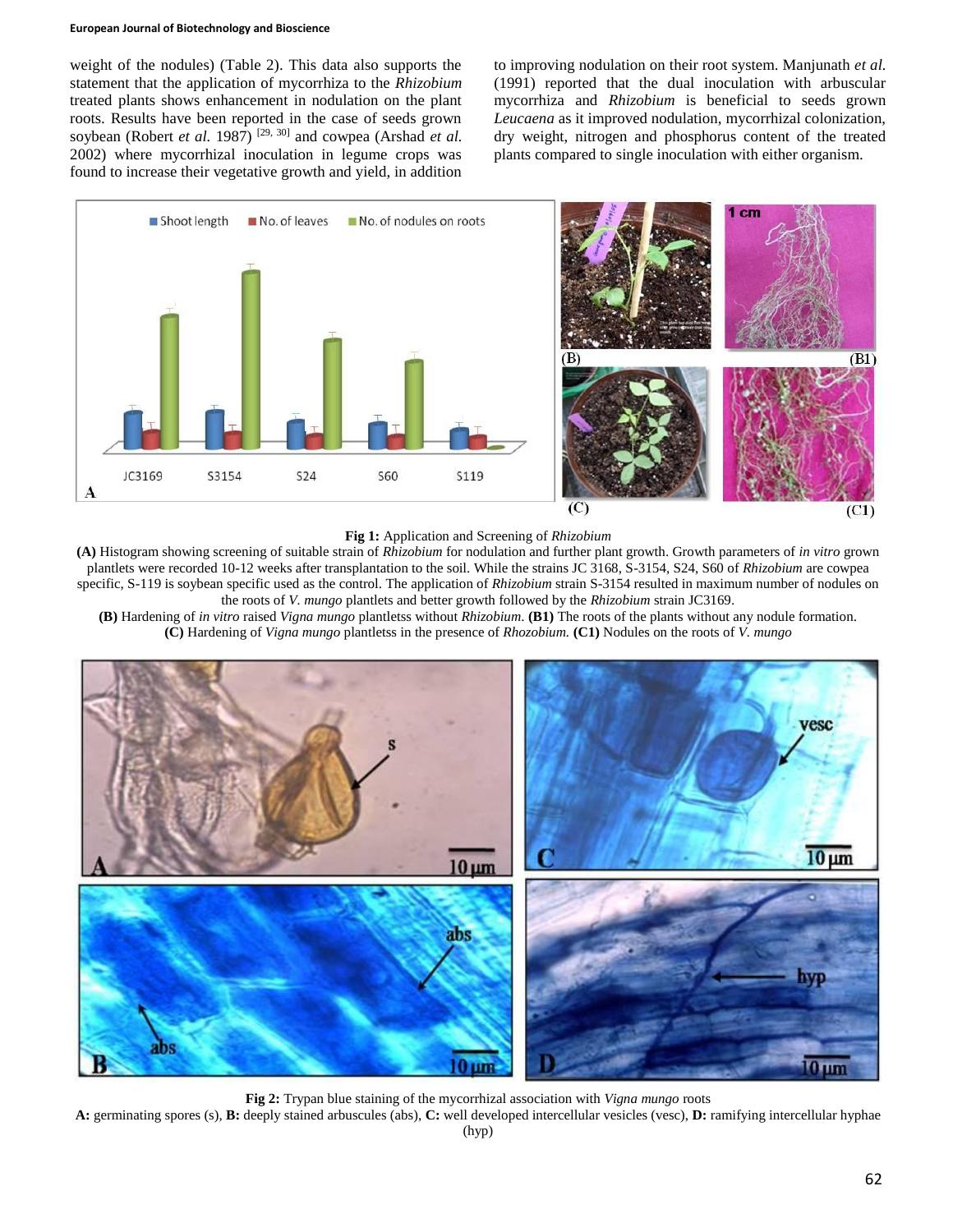

(C) roots of untreated plants

(D) roots of R+M treated plants

**Fig 3:** Effect of application of *Rhizobium* and mycorrhiza on *in vitro* grown *Vigna mungo* plantlets **A)** The *in vitro* grown plantlets show enhanced number of branches, leaves, height and nodulation by dual application of *Rhizobium* and mycorrhiza **(B).** No visible nodules were detected on the untreated plant roots

**Table 1:** Percentage survival and growth characteristics of *in vitro* grown *Vigna mungo* plants after application of *Rhizobium* and/or mycorrhiza.

| <b>Treatments</b><br>$C/R/M/R+M$                        | $%$ survival | Length of<br>shoot (cm) | Length of<br>roots (cm) | No. of<br><b>leaves</b> | No. of pods<br>per plant | No. of seeds Grain yield/<br>per pod | plant (gm)   | No. of nodules<br>per plant |
|---------------------------------------------------------|--------------|-------------------------|-------------------------|-------------------------|--------------------------|--------------------------------------|--------------|-----------------------------|
| Untreated Control (C)                                   | $70+4.5%$    | $35 \pm 2.6$            | $21.4 \pm 2$            | $28+2$                  | $10\pm1$                 | $5 + 2$                              | $21 \pm 2.0$ | None                        |
| Rhizobium (R)Treated                                    | $80 + 3.2\%$ | $51 + 2.4$              | $23+2$                  | $29 + 2$                | $14\pm1$                 | $5\pm1$                              | $26+2.7$     | >171                        |
| Mycorrhiza (M) treated                                  | $74 + 2.8\%$ | $47 + 3.3$              | $24+2$                  | $26+2$                  | $13+2$                   | $5\pm1$                              | $25 + 2.2$   | None                        |
| Treatment with both Rhizobium<br>& Mycorrhiza $(R + M)$ | $95 + 2.6\%$ | $68+4.7$                | $26+2$                  | $33+1$                  | $17 + 3$                 | $6+1$                                | $36+2$       | ca. 342                     |

Data represent the mean  $\pm$  SE from three independent experiments (each with 6 replicates). C= Untreated control, R=*Rhizobium* treated plants, M= mycorrhiza treated plants, R+M= Plants treated with both *Rhizobium* and mycorrhiza. All the parameters of the plant growth were recorded 90 days after treatment of *Rhizobium* or mycorrhiza.

**Table 2:** Nitrogenase activity (nanomoles of C<sub>2</sub>H<sub>4</sub> produced/ h/ g nodules) of nodules of transgenic and the untransformed control plants as measured by Gas Chromatography.

| <b>Samples</b>                    | <b>Nitrogenase activity</b><br>(nanomoles of $C_2H_4$ produced<br>per hour per g of nodules) |  |  |  |
|-----------------------------------|----------------------------------------------------------------------------------------------|--|--|--|
| <i>In vitro</i> grown plant $(C)$ | 76.05                                                                                        |  |  |  |
| Rhizobium treated plants $(+R)$   | 8043                                                                                         |  |  |  |
| Mycorrhiza treated plants (M)     | 85.02                                                                                        |  |  |  |
| Dual treatment $(+R+M)$           | 11041                                                                                        |  |  |  |

Untreated and Mycorrhiza treated plants were unable to form nodules; hence, a minimum value of C2H<sup>4</sup> present in the air was detected.

R= *Rhizobium* treated, M= Mycorrhiza treated, R+M= *Rhizobium* and mycorrhiza treated invitro grown *Vigna mungo* plantlets

# **4. Conclusion**

The *in vitro* grown plants are usually sensitive to hardening process as well as transplantation. In the case of blackgram, the survival rate during hardening and the transplantation was ca. 65-70%. To improve the percentage survival of plants, plant growth promoting *Rhizobium* and AM fungi were applied during the hardening and transplantation stage respectively. This resulted in overall survival rate of plants up to 90% in both in tissue culture *in vitro* grown plants. The dual application of *Rhizobium* and mycorrhiza could further enhance establishment of *in vitro* grown plants in soil and resulted in enhanced growth, yield and nodulation in the plants. These treatments helped the plantlets in alleviating transplantation shock resulting in better survival of the *in vitro* raised plantlets. To the best of our knowledge, this is the first

report of the use of *Rhizobium* and AM fungi application to the *in vitro* grown blackgram plantlets.

# **5. Acknowledgement**

The work was partially supported by the Indo-Swiss collaboration in Biotechnology Project (PS-5). Fellowship as SRF to CPU from the ISCB project is gratefully acknowledged.

# **6. References**

- 1. Al-Niemi TS, Kahn ML, McDermott TRP. metabolism in the bean-*Rhizobium* tropical symbiosis, Plant Physiol. 1997; 113:1233-1242.
- 2. Arshad J, Rukshana B, Iffat S, Uzma B. EM and VAM Technology in Pakistan VIII: Nodulation, Yield and VAM Colonization in *Vigna mungo* (L.) in soils with different histories of EM application. Int J Agri Biol. 2002; 12:11-25.
- 3. Bethlenfalvay GJ, Brown MS, Mihara KL, Stafford AE. Glycine-Glomus-Rhizobium Symbiosis; Effects of mycorrhiza on nodule activity and transpiration in soyabeans under drought stress. Plant Physiol, 1990; 85:115-119.
- 4. Bhomkar P, Upadhyay CP, Saxena M, Muthusamy A, Prakash NS, Pooggin M, *et al.* Salt stress alleviation in transgenic *Vigna mungo* L. Hepper (blackgram) by overexpression of the glyoxalase I gene using a novel Cestrum yellow leaf curling virus (CmYLCV) promoter. Mol Breeding. 2008; 22:169-181.
- 5. Chandra S, Bandopadhyay R, Kumar V, Chandra R.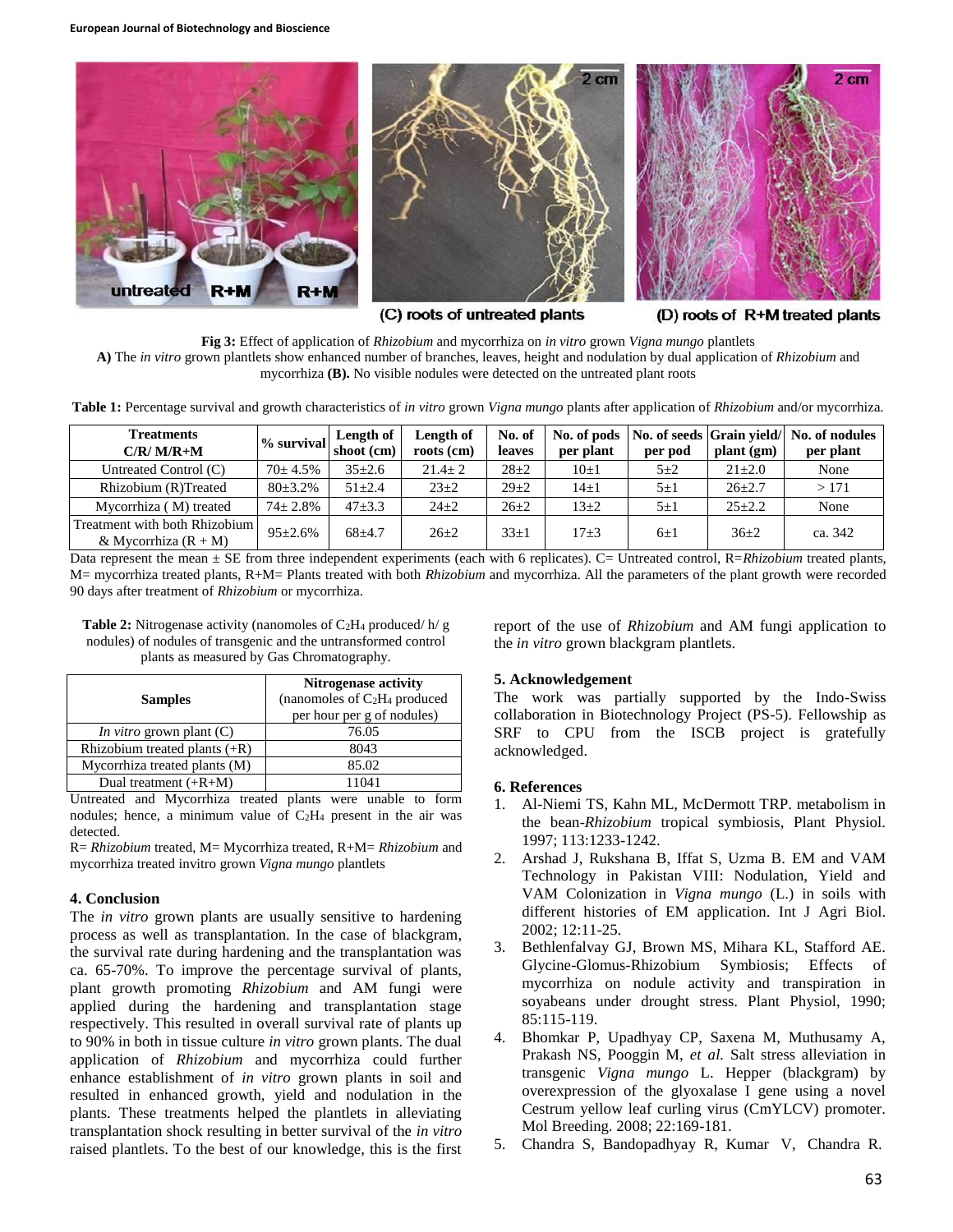Acclimatization of tissue cultured plantlets: from laboratory to land. Biotechnol Lett. 2010; 32(9):1199- 1205.

- 6. Delic D, Stajkovic O, Kyzmanovic D, Rasulic N, Knezevic S, Milicic B. The effects of rhizobial inoculation on growth and yield of *Vigna mungo* L. in Serbian soils. Biotechnol in Anim Husb. 2009; 25(5):1197-1202.
- 7. Dela-Cruz RE. Growth of three legume trees inoculated with VA mycorrhizal fungi and *Rhizobium*. Plant and Soil. 1988; 108(1):267-281.
- 8. Diettrich B, Mertinat H, Luckner H. Reduction of water loss during *ex vitro* acclimatization of micro-propagated *Digitalis lanata* clone plants. Biochem Physiol Pflanz. 1992; 188:23-31.
- 9. Dilworth MJ. Dinitrogen fixation. Ann. Rev. Plant Physiol. 1966; 25:181-214.
- 10. Dilworth M. Acetylene reduction by nitrogen-fixing preparations from *Clostridium pasteurianum*. Biochem Biophys Acta. 1974; 127:285-294.
- 11. Duff SM, Sarath G, Plaxton WC. The role of acid phosphatases in plant phosphorus metabolism Physiol Plant. 1994; 90:791–800.
- 12. Jakobsen I, Rosendahl L. Carbon flow into soil and external hyphae from roots of mycorrhizal cucumber plants. New Phytol. 1990; 115:77-83.
- 13. Janos DP. Mycorrhizae influence tropical succession. Biotropica Special edition. 1980, 56-64.
- 14. Karamany EL. Double purpose (forage and seed) of mungbean production 1-effect of plant density and forage cutting date on forage and seed yields of mungbean (*Vigna radiata* (L.) Wilczeck). Res J Agric Biol. 2006; 2:162-165.
- 15. Kormanik PP, Bryan WC, Schultz RC. Effects of three Arbuscular Mycorrhizal fungi on sweetgum seedlings from nine mother trees. Forest Sci. 1981; 27(2):327-335.
- 16. Kwapata MB, Hall AE. Effects of moisture regime and phosphorus on mycorrhizal infection, nutrient uptake and growth of cowpeas (*Vigna unquiculata* L.). Field Crops Res. 1985; 12:241-250.
- 17. Lee N, Wetzstein HY. Quantum flux density effects on the anatomy and surface morphology of *in vitro* and *in vivo* developed sweet gum leaves. J Am Soc Hort Sci. 1988; 113:167-171.
- 18. Lukoki L, Marechal R, Otoul E. Les ancetres sauvages des haricots cultives: *Vigna radiata* (L.) Wilczek et *V. mungo* (L.) Hepper. Bull Jard Bot Nat Belg. 1980; 50:385-391.
- 19. Marin JA, Gella R, Herrero M. Stomatal structure and functioning as a response to environmental changes in acclimatized micro-propagated *Prunus cerasus* L. Ann Bot. 1998; 62(6):663-670.
- 20. Mathur A, Mathur AK, Verma P. Biological hardening and genetic fidelity testing of micro-cloned progeny of *Chlorophytum borivilianum*. Afr J Biotechnol. 2008; 7:1046-1053.
- 21. Mathur N, Vyas A. Influence of Arbuscular Mycorrhizae on biomass production, nutrient uptake and physiological changes in *Ziziphus mauritiana* Lam. under water stress J. Arid Envir, 1998; 45:191-195.
- 22. Manjunath A, Habte M. Root morphological characteristics of host species having distinct mycorrhizal dependency. Canadian J Bot. 1991; 69:671-676.
- 23. Pierik RLM. *In vitro* culture of higher plants as a tool in the propagation of horticultural crops. Acta Hort. 1988; 226:25-40.
- 24. Phillips JM, Hayman DS. Improved procedures for clearing roots and staining parasitic and Vesicular Arbuscular Mycorrhizal fungi for rapid assessment of infection. J Brit Mycol Soc. 1970; 55:158-162.
- 25. Pospısilova J, Ticha I, Kadlecek P. Acclimatization of micro-propagated plants to ex vitro conditions. Biol Plant. 1999; 42:481-497.
- 26. Preece JE, Sutter EG. Acclimatization of micropropagated plants to the greenhouse and field" In: Debergh PC, Zimmerman RH (eds) Micro-propagation, Technology and application. Kluwer Academic Publishers, Dordrecht. 1991, 71-93.
- 27. Puthur JT, Prasad KVSK, Sharmila P, Pardha-Saradhi P. Vesicular Arbuscular mycorrhizal fungi improves establishment of micropropagated *Leucaena leucocephala*  plantlets. Plant Cell Tissue Org Cult. 1998; 53:41-47.
- 28. Rabie GH. Influence of Arbuscular Mycorrhizal fungi and kinetin on the response of mungbean plants to irrigation with seawater Mycorrhiza. Mycorrhiza J. 2005; 15:225- 230.
- 29. Robert NA, Bethlenfalvay GJ. Localized increase in nodule activity but no competitive interaction of cowpea *Rhizobia* due to pre-establishment of vesicular arbuscular mycorrhiza. *New Phytologist.* 1987; 106(2):207-215.
- 30. Robert NA, Bethlenfalvay GJ. Localized Increase in Nodule Activity but No Competitive Interaction of Cowpea *Rhizobia* Due to Pre-Establishment of Vesicular-Arbuscular Mycorrhiza**.** *New Phytologist,* 1987; 106(2):207-215.
- 31. Saini R, Jaiwal PK. Age, position in mother seedling, orientation and polarity of the epicotyl segments of blackgram (*Vigna mungo* L. Hepper) determines its morphogenic response. Plant Sci. 2003; 163:101-109.
- 32. Sankaranarayanan C, Sundarababu R. Evaluation of Application Methods of Va-Mycorrhiza (*Glomus fasciculatum*) for the Management of Root-knot Nematode (*Meloidogyne incognita*) on Blackgram (*Vigna Mungo*). Plant and Soil. 2000; 140:88-96.
- 33. Saxena AK, Rathi SK, Tilak KVBR. Differential effect of various endo Mycorrhizal fungi on nodulating ability of green gram by *Bradyrhizobium* sp. *(Vigna)* strain S24. Biol Fertil Soils. 1997; 24:175-178.
- 34. Schubert A, Mazzitelli M, Ariusso O, Eynard I. Effects of vesicular-arbuscular mycorrhizal fungi on micropropagated grapevines: Influence of endophyte strain, P fertilization and growth medium. Vitis. 1990; 29:5-13.
- 35. Smith FA, Smith SE. Mutualism and parasitism: diversity in function and structure in the Arbuscular (VA) Mycorrhizal symbiosis. Adv Bot Res. 1996; 22:1-43.
- 36. Subhan S, Sharmila P, Pardha Saradhi P. *Glomus fasciculatum* alleviates transplantation shock of micropropagated *Sesbania sesban*. Plant Cell Rep, 1998; 17:268-272.